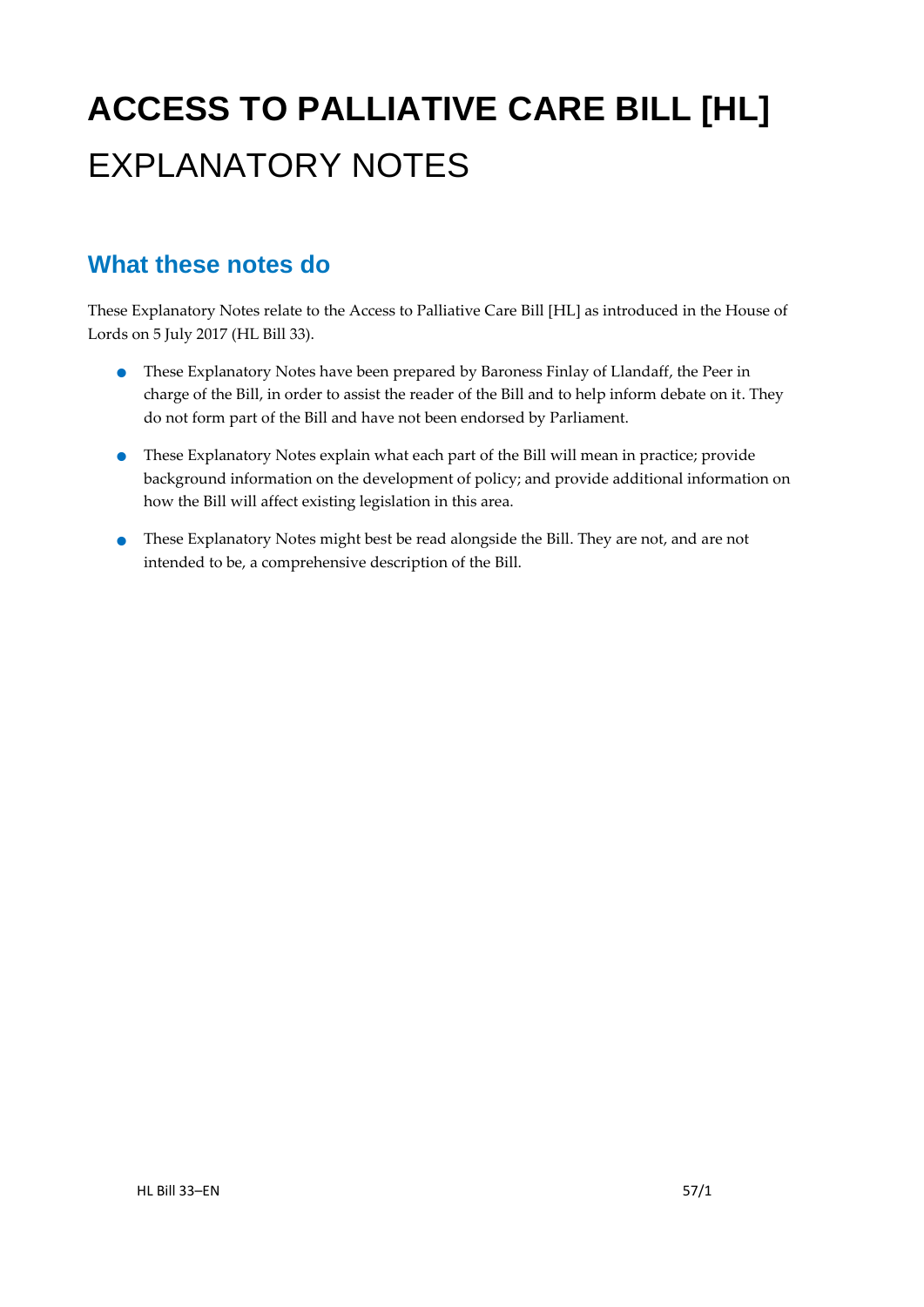## **Contents**

| <b>Overview of the Bill</b><br>Policy and legal background                       | $\overline{2}$<br>$\overline{2}$ |
|----------------------------------------------------------------------------------|----------------------------------|
|                                                                                  |                                  |
| Commentary on provisions of the Bill                                             | 3                                |
| Clause 1: Palliative care support                                                | 3                                |
| Clause 2: Duty to produce a strategy on the provision of palliative care support | 3                                |
| Clause 3: Interpretation                                                         | 3                                |
| Clause 4: Extent, commencement and short title                                   | 3                                |
| Commencement                                                                     | 3                                |
| <b>Financial implications of the Bill</b>                                        | 4                                |

*These Explanatory Notes relate to the Access to Palliative Care Bill [HL] as introduced in the House of Lords on 5 July 2017 (HL Bill 33)*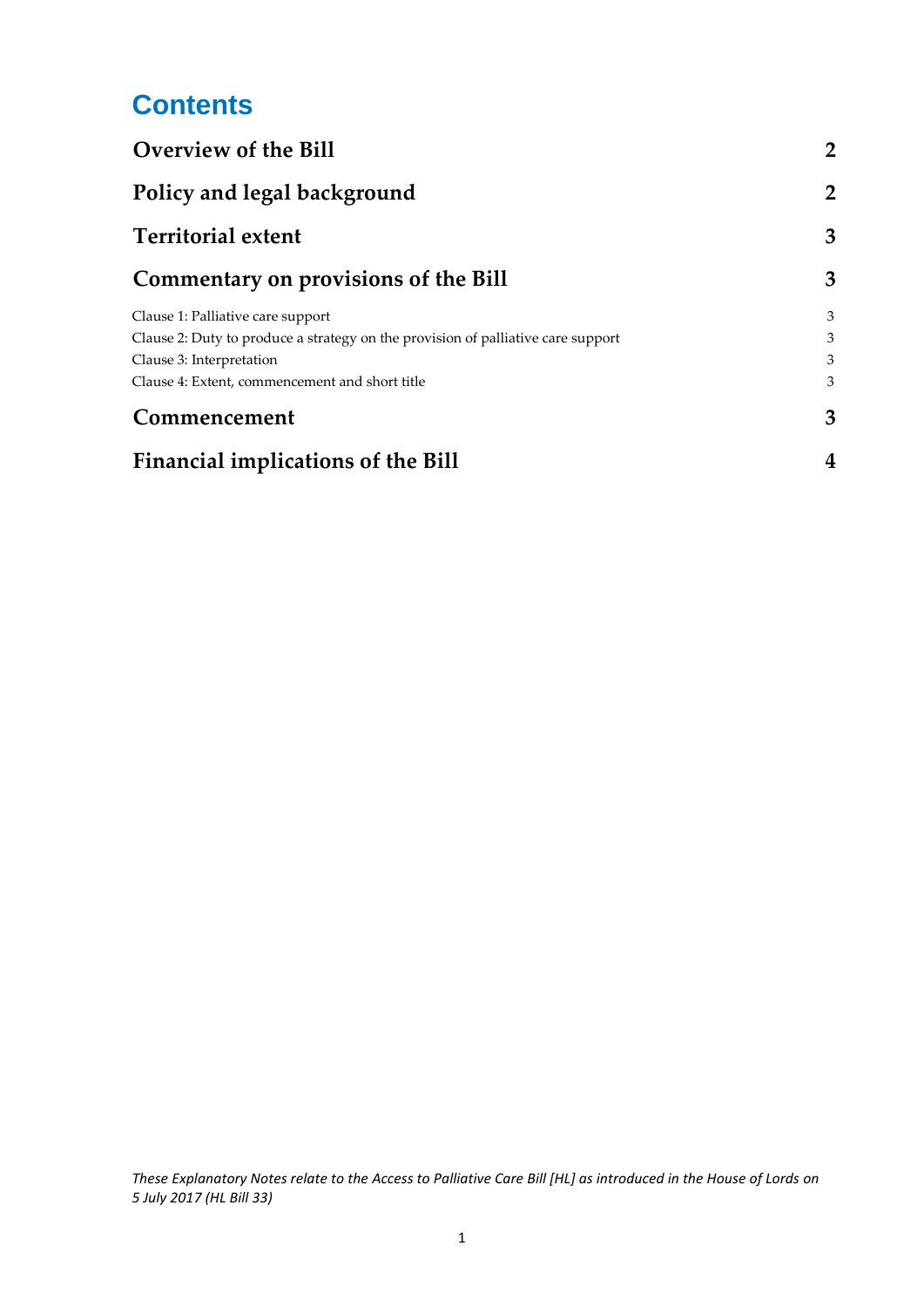### <span id="page-2-0"></span>**Overview of the Bill**

1 This Bill creates a duty for Clinical Commissioning Groups (CCGs) based in England to ensure that persons in their area with palliative care needs have access to palliative care services. Individual CCGs are also required to prepare and publish a strategy about how they will meet this obligation.

## <span id="page-2-1"></span>**Policy and legal background**

- 2 According to the Office of National Statistics, 495,309 people died in England in 2015, a figure which it expects to increase with the population size and age.
- 3 Palliative care means care which is delivered to seek to improve the quality of life of persons with life-limiting illness or approaching the end of life, through the prevention and relief of suffering by means of early identification, assessment, treatment and management of pain and other problems whether physical, psychological, social or spiritual. Palliative care differs from curative strategies in focusing primarily on the consequences of a disease rather than its cause or specific cure. Palliative care is intended to complement oncological or other disease-focused treatments and not substitute for or replace them.
- 4 Research published in *Palliative Care* concludes that around three quarters of people will require some form of palliative care during their last illness. <sup>1</sup> Analysis published in *BMC Medicine* in May 2017 suggests that demand for palliative care across England and Wales will rise by 40% by 2040.<sup>2</sup>
- 5 In February 2017, the Marie Curie charity and *Nursing Standard* published a report concluding that two thirds of nurses do not have time to offer a high level of care for dying people.<sup>3</sup> An analysis by Hospice UK, published in May 2016, identified that 27% of CCGs did not have a strategy to address end of life care in their area.<sup>4</sup>
- 6 The Health and Social Care Act 2012 gives authority over the commissioning of palliative care in England to CCGs. They have a duty to commission health services (implicitly including palliative care) based on the assessed needs of their local population.
- 7 In Wales, the principle of seven-day working by clinical nurse specialists has been in place since the Palliative Care Planning Group Report (2008)<sup>5</sup> chaired by Viv Sugar was implemented.
- 8 By requiring a published assessment of need and criteria for need to be met, the Bill aims to provide transparency between different CCGs, facilitating the sharing of best practices and allowing variable outcomes to be analysed.

 $\overline{a}$ 

 $1$  Murtagh FEM, Bausewein C, Verne J, Groeneveld EI., 'How many people need palliative care? A study developing and comparing methods for population-based estimates'. Palliative Medicine, 2014, vol 28(1), pp 49–58 <https://journals.sagepub.com/doi/pdf/10.1177/0269216313489367>

 $^2$  S.N Etkind et al, 'How many people will need palliative care in 2040? Past trends, future projections and implications for services', BMC Medicine, 18 May 2017, vol 15 (102 )

<https://bmcmedicine.biomedcentral.com/articles/10.1186/s12916-017-0860-2>

<sup>&</sup>lt;sup>3</sup> Marie Curie, 'Nursing Standard - [Marie Curie Survey Findings](https://www.mariecurie.org.uk/globalassets/media/documents/media-centre/2017/nursing-standard-marie-curie-survey-findings.pdf)', 22 February 2017

 $4$  Hospice UK, 'A low priority? How local health and care plans overlook the needs of dying people', 21 May 2016, p 3 <https://www.hospiceuk.org/policy-advocacy/briefings-consultations?page=4>

<sup>5</sup> All Wales Palliative Care Planning Group, ['Palliative Care Planning Group Wales: Report to the Minister for Health and](https://wales.pallcare.info/files/Sugar%20report%20july%202008.pdf)  [Social Services'](https://wales.pallcare.info/files/Sugar%20report%20july%202008.pdf), June 2008.

*These Explanatory Notes relate to the Access to Palliative Care Bill [HL] as introduced in the House of Lords on 5 July 2017 (HL Bill 33)*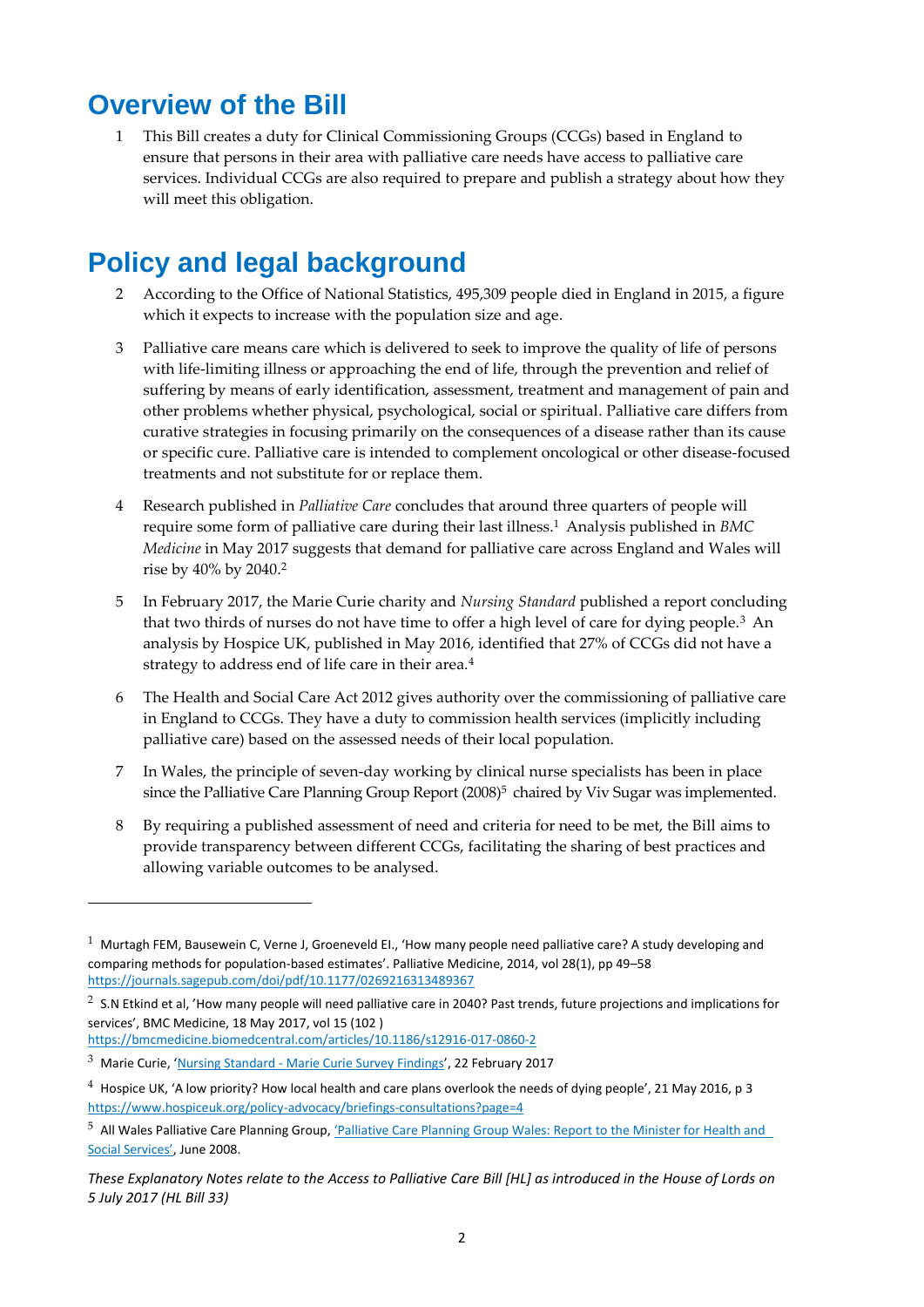9 The Bill has been shortened compared to previous versions of this Bill. It now makes provision for individual CCGs to establish local strategies for palliative care, helping ensure local autonomy. This is in accordance with the principle of local autonomy established in the Health and Social Care Act 2012.

### <span id="page-3-0"></span>**Territorial extent**

10 This Bill will apply to England only. This is because health policy is devolved to the Scottish Parliament, the Welsh Assembly and the Northern Ireland Assembly.

### <span id="page-3-1"></span>**Commentary on provisions of the Bill**

#### Clause 1: Palliative care support

- 11 Clause 1 creates a legal obligation for CCGs to ensure that persons in their area with palliative care needs have access to certain health services relating to palliative care, including but not limited to –
	- a. Access to pain and symptom management;
	- b. Psychological support for themselves and their relatives; and
	- c. Information regarding their condition and palliative care.

#### Clause 2: Duty to produce a strategy on the provision of palliative care support

- 12 Clause 2 creates a duty on individual CCGs to prepare and publish a strategy on how to provide palliative care as required by Clause 1.
- 13 Each strategy must include, but is not limited to, the following
	- a. An estimation of the expected palliative care needs of adults and children in their area;
	- b. How these palliative care needs will be met;
	- c. Under what circumstances specialist palliative care needs will be provided by the CCG and how;
	- d. The methods of data collecting and reporting.
- 14 Each strategy must be published no later than nine months after the commencement of this Bill and they must be updated and published at intervals not exceeding three years.

#### Clause 3: Interpretation

15 This clause sets out how terms used in the Bill are to be interpreted.

#### Clause 4: Extent, commencement and short title

16 This clause is self-explanatory.

### <span id="page-3-2"></span>**Commencement**

17 Clause 4(2) states that the Bill will come into force on the day it receives Royal Assent.

*These Explanatory Notes relate to the Access to Palliative Care Bill [HL] as introduced in the House of Lords on 5 July 2017 (HL Bill 33)*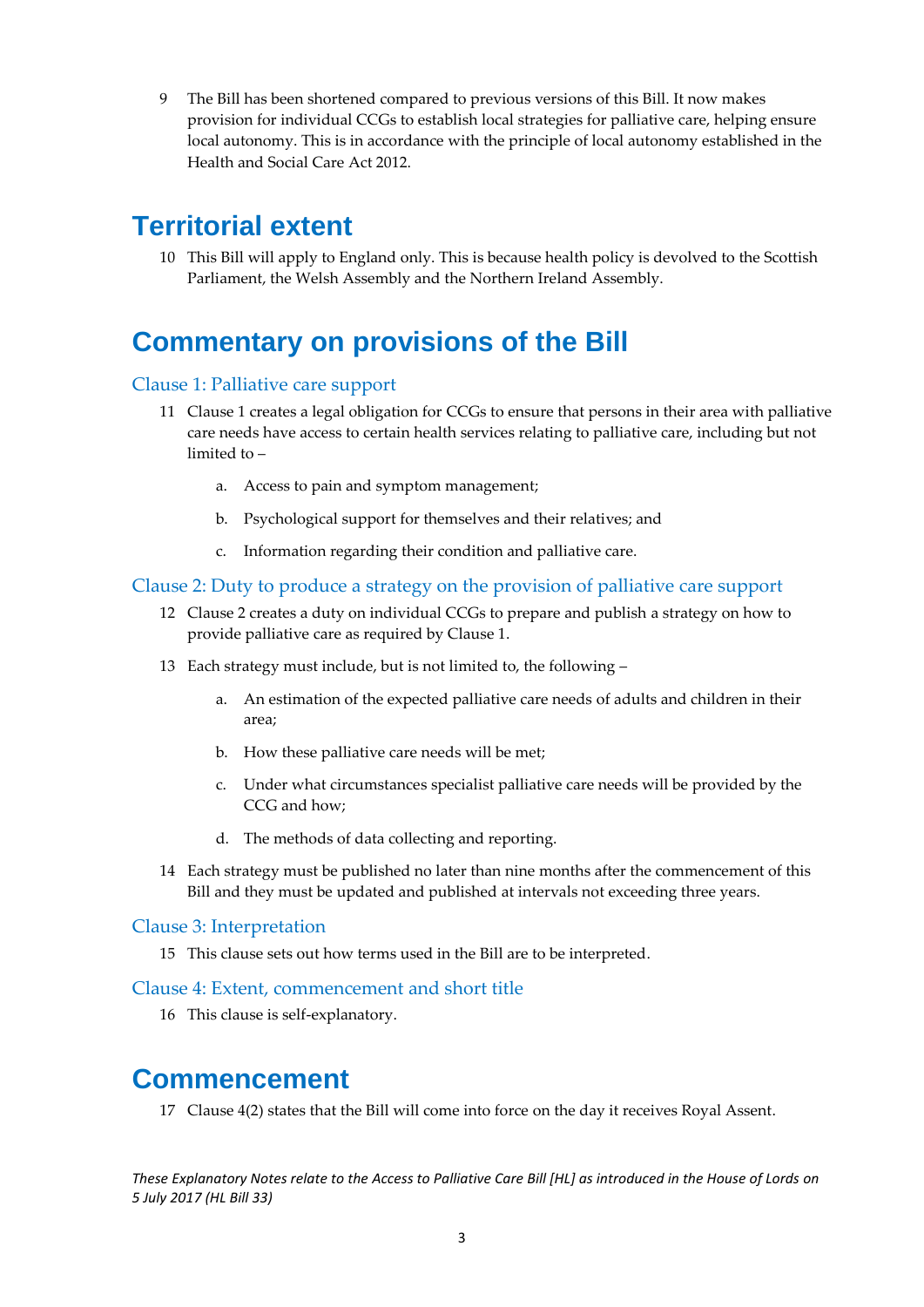### <span id="page-4-0"></span>**Financial implications of the Bill**

18 A review of Choice in End of Life Care, commissioned by the Department of Health, reported in 2015 with an estimate that the provision of choice in end of life care would cost £130 million. However, savings have been identified by other research. A literature review, published in *Palliative Medicine* in 2014, concluded that palliative care is "most frequently found to be less costly relative to comparator groups". 6

**.** 

<sup>6</sup> Samantha Smith et al, 'Evidence on the cost and cost effectiveness of palliative care: A literature review', *Palliative Medicine,* 2014, vol 28(2), pp130–150 <https://journals.sagepub.com/doi/pdf/10.1177/0269216313493466>

*These Explanatory Notes relate to the Access to Palliative Care Bill [HL] as introduced in the House of Lords on 5 July 2017 (HL Bill 33)*